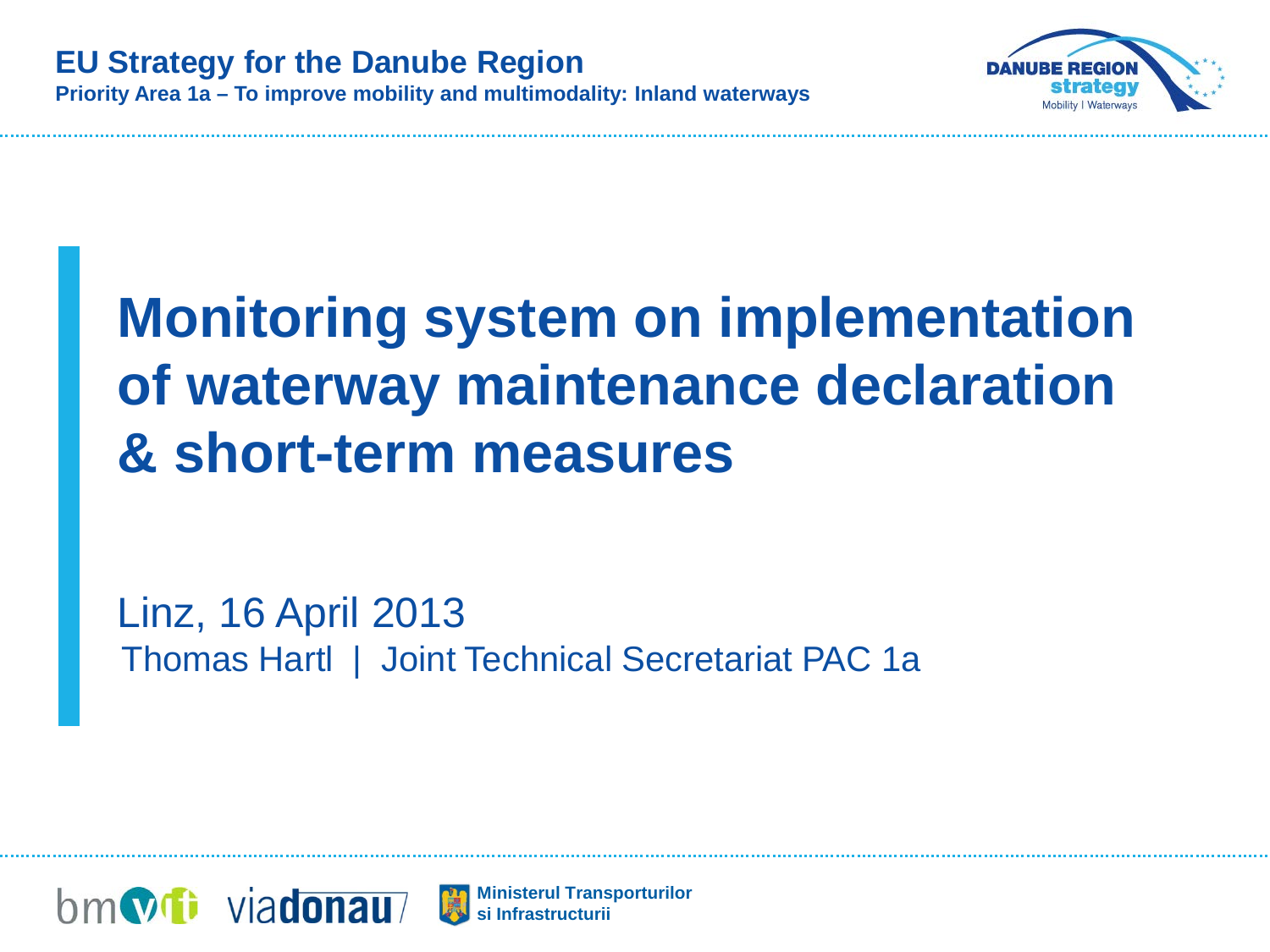



### Declaration

### on effective waterway infrastructure maintenance on the Danube and its navigable tributaries

#### **Danube Ministers Meeting**

#### Luxembourg 7 June 2012

Signatures

For the Republic of Austria

Minister Doris Bures, Federal Ministry for Transport, Innovation and Technology

For the Republic of Bulgaria

Minister Ivaylo Moskovski, Ministry of Transport, Information Technology and Communications

For the Slovak Republic

For the Republic of Croatia

Minister Siniša Haidaš Dončić, Ministry of Maritime Affairs. Transport and Infrastructure

buraner

Minister Peter Ramsauer, Federal Ministry of Transport, Building and

For the Republic of Moldova

Minister Anatol Salaru, Ministry of Transport and Road Infrastructure

For Romania

State Secretary Valentin Preda, Ministry of Transport and Infrastructure

For the Federal Republic of Germany

**Urban Development** 

Valenter fred

Minister Ján Počiatek; Ministry of Transport, Construction and Regional Development of the Slovak Republic



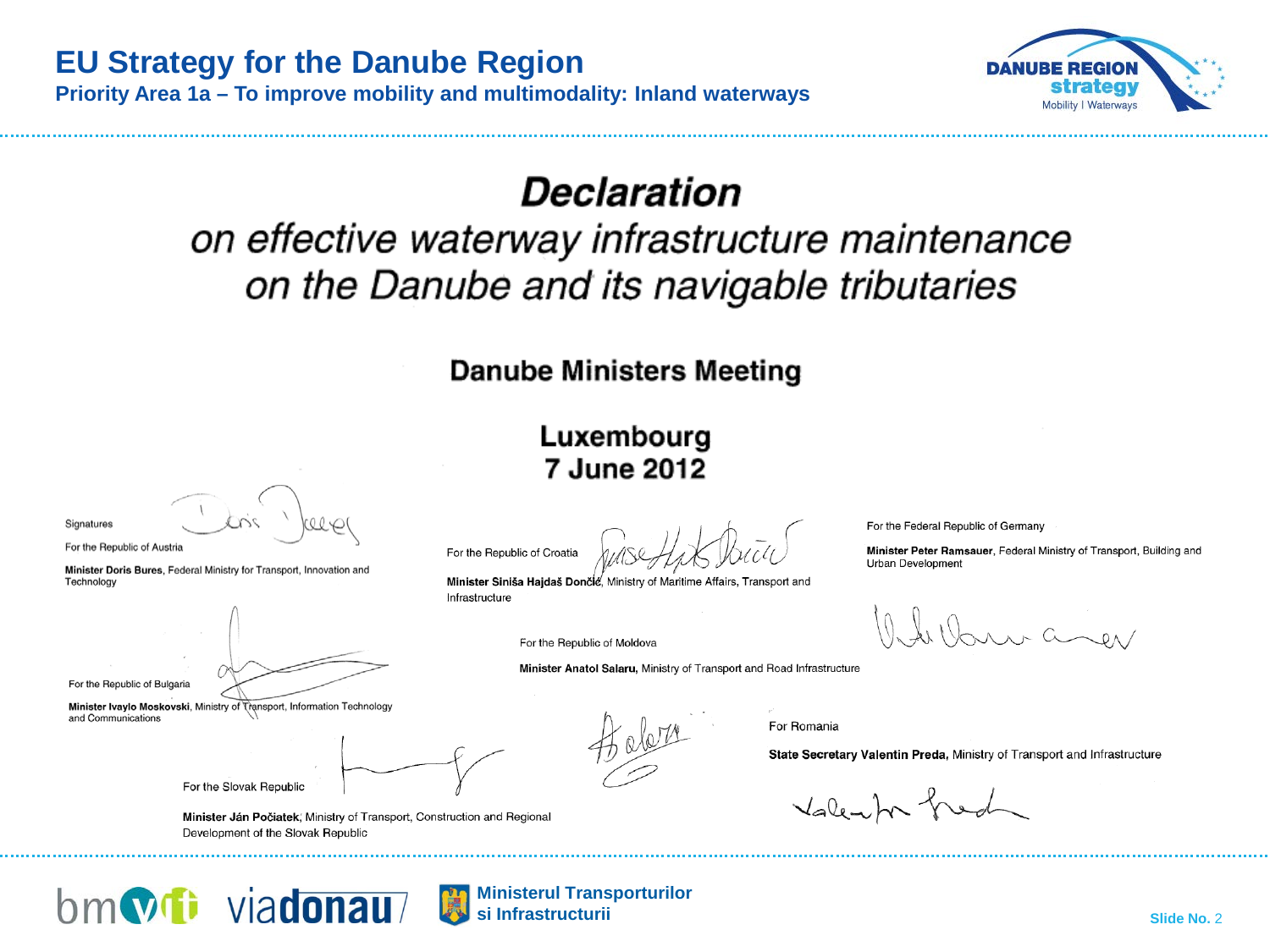#### **EU Strategy for the Danube Region**

**Priority Area 1a – To improve mobility and multimodality: Inland waterways**





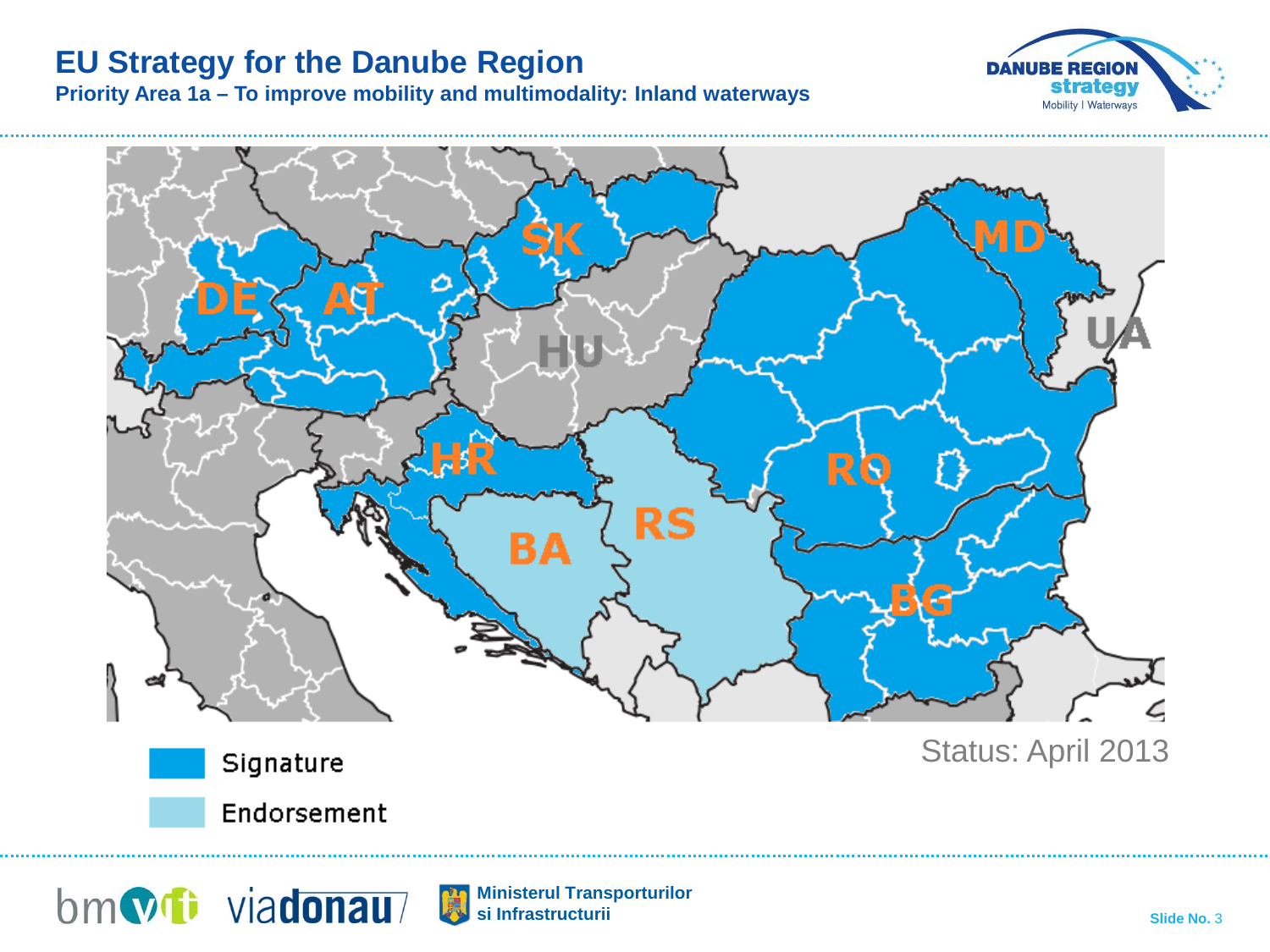

## **The Declaration …**

- … reasserts **existing obligations** to maintain the fairway to a good standard (Belgrade Convention, AGN)
- … is in accordance with the **target of the EUSDR's PA1a** to "establish effective waterway infrastructure management by 2015"
- … acknowledges the need for **urgent and immediate action** in the field of fairway maintenance



**Ministerul Transporturilor si Infrastructurii**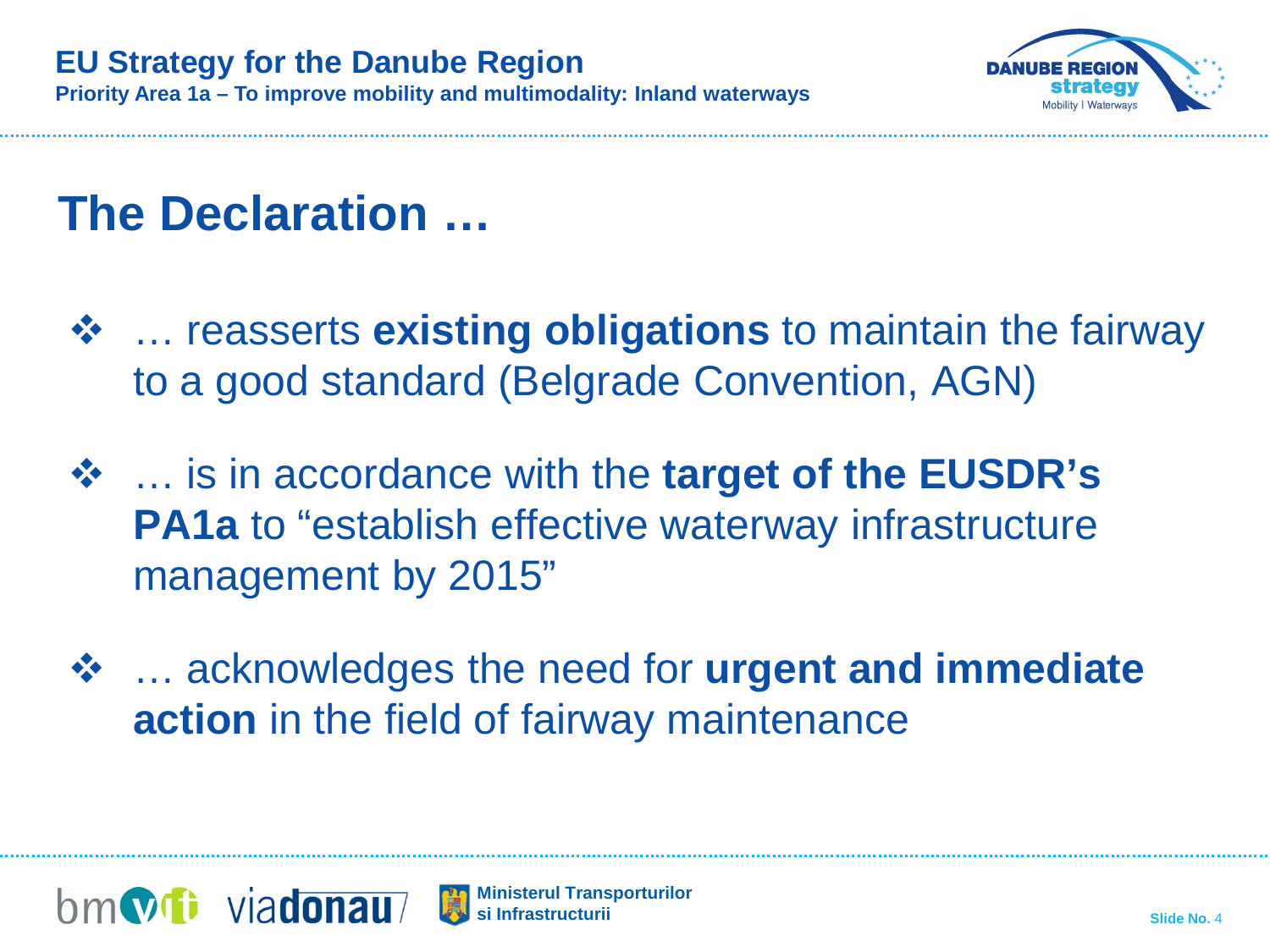

### **COMMITMENT is expressed by the signatories to …**

- … ensure the **execution of regular fairway maintenance work** on the Danube and its tributaries, in particular:
	- $\checkmark$  Surveying of the fairway on a regular basis
	- Effective methods of dredging in shallow sections
	- Signalling of the fairway
- … install national and cross-border **coordination procedures** as early as 2013 for effective response actions in extraordinary circumstances (low water, floods, ice)
- … ensure continuous **communication on the current fairway situation**, in particular fairway depth and width data in shallow sections



**Ministerul Transporturilor si Infrastructurii**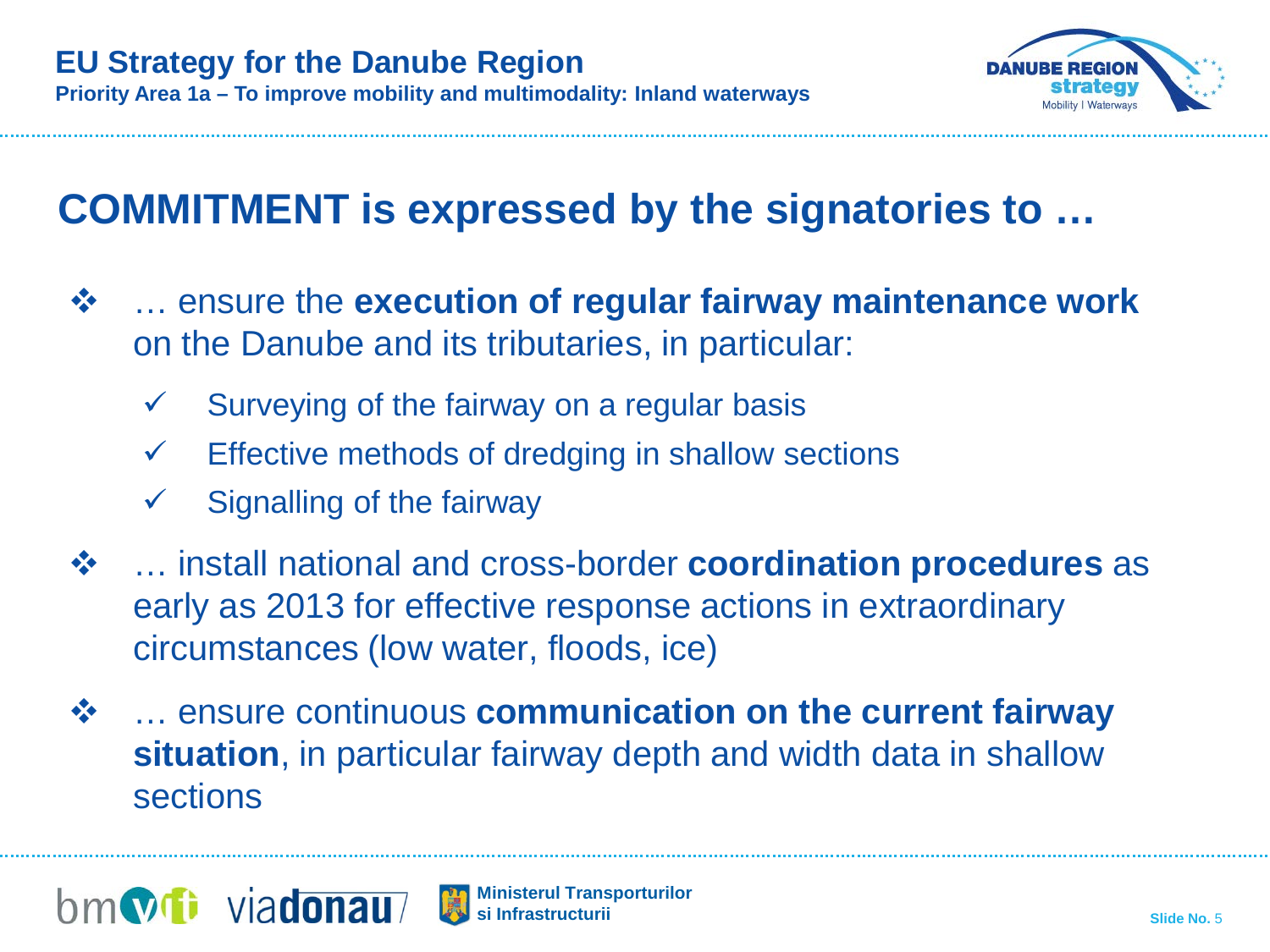

### **EU Strategy for the Danube Region**

**Priority Area 1a – To improve mobility and multimodality: Inland waterways**

# **Monitoring mechanism**

- $\triangle$  **The Declaration foresees monitoring and reporting on the implementation of the actions** in the framework of the EUSDR's PA1a
- **Ex÷ Working Group** = dialogue platform between the waterway administrations, the Danube Commission and public and private stakeholders
- ❖ PACs 1a, their JTS and the SG support the monitoring and implementation of the declaration's objectives in the frame of their capabilities **Questionnaire**
- **Annual consolidated report** (June) on the implementation of the Declaration to be submitted by PACs 1a to the European Commission



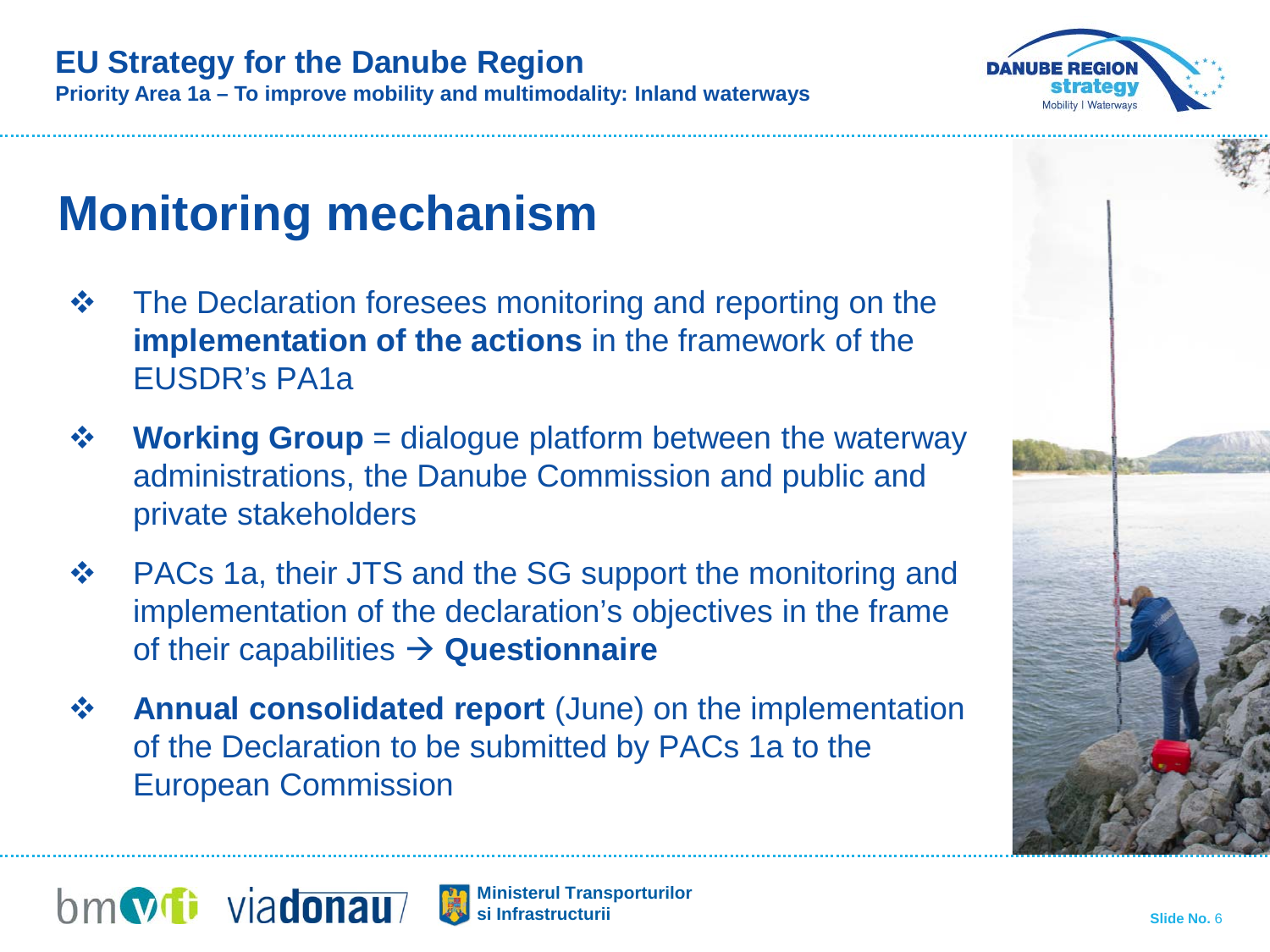#### **EU Strategy for the Danube Region**

**Priority Area 1a – To improve mobility and multimodality: Inland waterways**



## **Questionnaire**

**❖** Tool for monitoring the implementation of the Declaration

### **Thematic sections**:

- Riverbed surveying
- Dredging of problematic areas
- Signalling of the fairway
- Information to the users of the waterway
- $\checkmark$  Procedures in extraordinary circumstances

**EU Strategy for the Danube Region DANUBE REGION** Priority Area 1a - To improve mobility and multimodality: Inland waterways **strategy** Mobility | Wate **QUESTIONNAIRE** on effective waterway infrastructure maintenance According to the Declaration on effective waterway infrastructure maintenance on the Danube and its navigable tributaries which was signed at the Danube Ministers Meeting on 7 June 2012 in Luxembourg, the implementation of the actions foreseen in the Declaration is to be monitored through a common regular monitoring and reporting mechanism in the framework of Priority Area 1a (PA 1a) on inland waterways of the EU Danube Region Strategy (EUSDR). As the next meeting of the Steering Group of PA 1a of the EUSDR, in which all Danube states are represented, will be held on 17-18 April 2013, the Priority Area Coordinators have drafted this questionnaire in order to enable Danube riparian states to provide specific information on the execution of regular fairway maintenance works as agreed on in the Declaration: these are: • Surveying of the fairway on a regular basis • Effective methods of dredging of the fairway in shallow sections to ensure a good navigation status • Signalling of the fairway Please update the information provided for your country as foreseen in the table below (for the years 2012 and 2013), add information about the measures foreseen for 2014 and return the completed questionnaire to the Technical Secretariat of the Coordinators of PA 1a via e-mail to eusdr-projects@via-donau.org until the 1st of April 2013 at the latest. Thank you very much for your cooperation! Looking forward to seeing you at the 5th meeting of the Steering Group! On behalf of the Priority Area Coordinators Technical Secretariat for Priority Area 1a -To improve mobility and multimodality: Inland waterways of the EU Danube Region Strategy www.danube-navigation.eu ROMANIA: Ministry of Transport and Infrastructure Cristina Cuc | phone +40 722 362 173 | cristina.cuc@mt.ro Monica Patrichi | phone +40 213 196 111 | monica.patrichi@mt.ro AUSTRIA: via donau - Österreichische Wasserstraßen-Gesellschaft mbH Markus Simoner | phone +43 50 4321 1607 | markus.simoner@via-donau.org Thomas Hartl | phone +43 50 4321 1603 | thomas.hartl@via-donau.org Nina Siedl | phone +43 50 4321 1104 | nina.siedl@via-donau.org

**Ministerul Transporturile** bm**W**ii viadonau/

Page 1 of 5



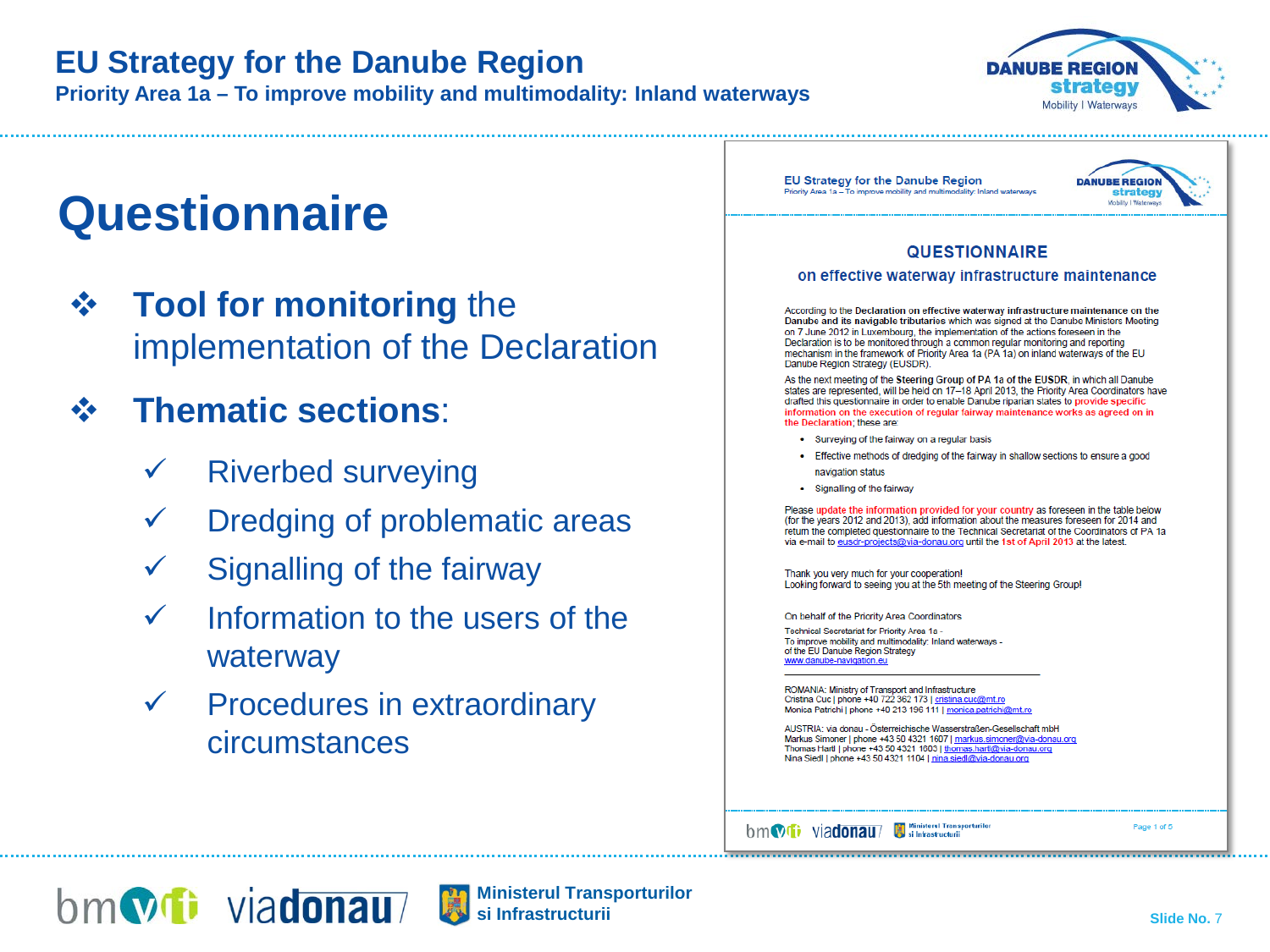

## **Short-term measures by countries**

- **❖ Tool for monitoring** the implementation of the Declaration
- **Thematic sections**:
	- Riverbed surveying
	- Dredging of problematic areas
	- Signalling of the fairway
	- $\checkmark$  Information to the users of the waterway
	- Procedures in extraordinary circumstances
- **❖** Detailed info on riverbed surveying and dredging at critical locations are provided in the following

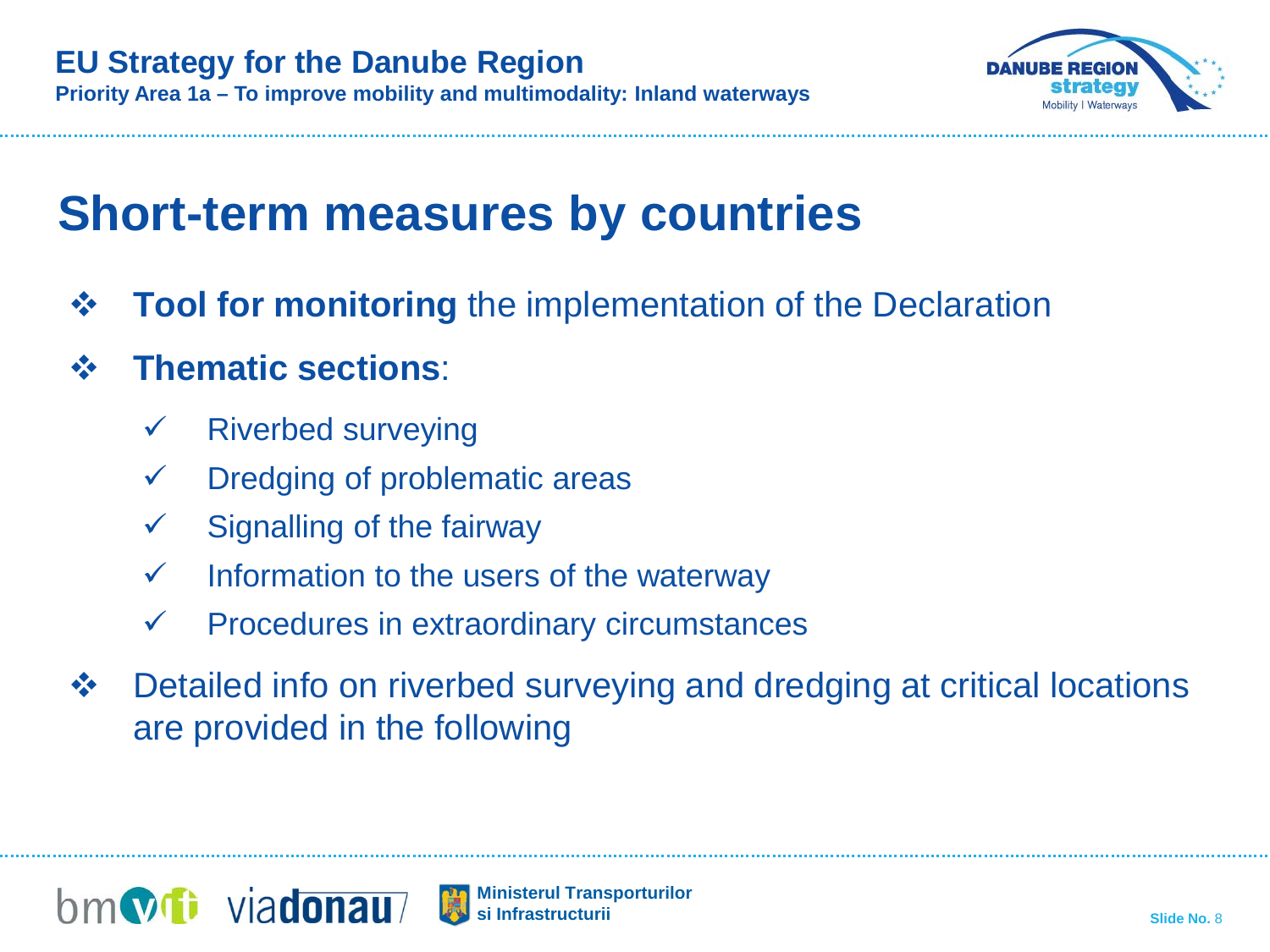

**Priority Area 1a – To improve mobility and multimodality: Inland waterways**

## **Riverbed surveying in 2013**

| <b>DE</b> | 2 x and after special events $/ \sim 460,000$ EUR                                     |
|-----------|---------------------------------------------------------------------------------------|
| <b>AT</b> | 2 x, at critical locations: monthly & project-related $/ \sim 1.1$ mio. EUR           |
| <b>SK</b> | $1 x / \sim 100,000$ EUR                                                              |
| <b>HU</b> | North: not decided, central: 4 x, south: 1x and at places $/ \sim 32,000$ EUR         |
| <b>HR</b> | 1 x Danube, 1 x Sava / ~ 53,000 EUR                                                   |
| <b>BA</b> | By consultant for design of infrastructure project on the Sava river                  |
| <b>RS</b> | 1 x Danube, as required on critical sectors $/ \sim 150,000$ EUR (incl. Sava + Tisza) |
| <b>BG</b> | 1 x at critical sectors $/ \sim 40,000$ EUR                                           |
| <b>RO</b> | Monthly or weekly at 35 sectors $/ \sim 757,000$ EUR                                  |
| <b>MD</b> | Continuously on 0.4 km stretch $/ \sim 50,000$ EUR                                    |
| <b>UA</b> | 1 x on some Danube sections + Bistre approach channel $/ \sim 50,000$ EUR             |



**Ministerul Transporturilor si Infrastructurii**